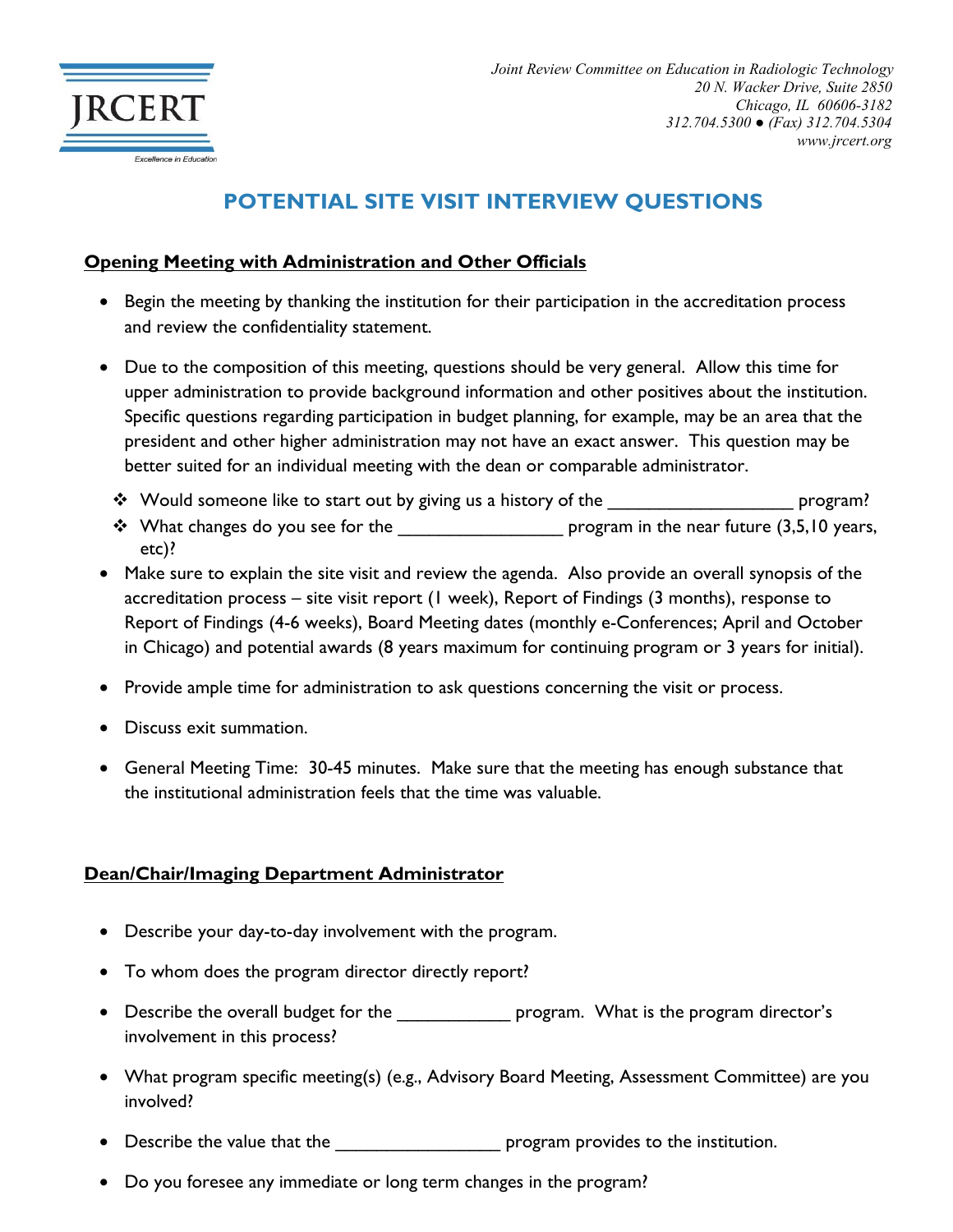# **Program Officials:**

- It is always helpful to begin the initial program officials' meeting with an overview of the process. You may also find it beneficial to remind the program that although both members have reviewed the application/self-study thoroughly, you may ask questions to help clarifying some of the content.
- Understanding that program officials may be nervous, start the interview with having the program give an overview of the curriculum and clinical component of the program. Program officials will be very comfortable answering this question and it helps to "break the ice" for follow-up questions.
- Questions for program officials can vary so much that the following guidelines may be more beneficial for these individuals:
	- \*Make sure that both members follow a consistent method of asking questions. Jumping back and forth with questions that deal with two separate issues is frustrating to the interviewees. If the team has many questions, try asking these as you page through the Standards (or assure that you follow your topical outline from the agenda). This should be easier for the team, and the program can also follow along with an understanding of what might be asked next.
	- Each team chair will have a different approach for asking question during the site visit. The team chair should review this process with the team member so that each understands the process.
	- $\cdot$ The potential questions to program officials are endless; however, open-ended questions should always be asked. Make sure to provide ample time for a response. Understand that nervous individuals may hesitate to make sure that their response is well-worded. Please be conscientious of your facial expressions and comments. A raised eyebrow, furrowed forehead or negative comment may intimidate the program.
	- $*$ If the office has asked the site visitors to review specific questions, areas of concern, substantive changes, or distance education, please make sure to provide a narrative that addresses these specifically.
	- $\cdot$ Title IV This is usually only for hospital-based and some technical college programs. Most colleges and universities (private and public) have financial aid offices that oversee funding. For programs in which the JRCERT is the gatekeeper, review the program's most current auditor's report. Review a few student records to assure that information is kept up-to-date and complete. Review records/question program officials to determine if and when the program meets with students to discuss their responsibility for repayment of federal funds.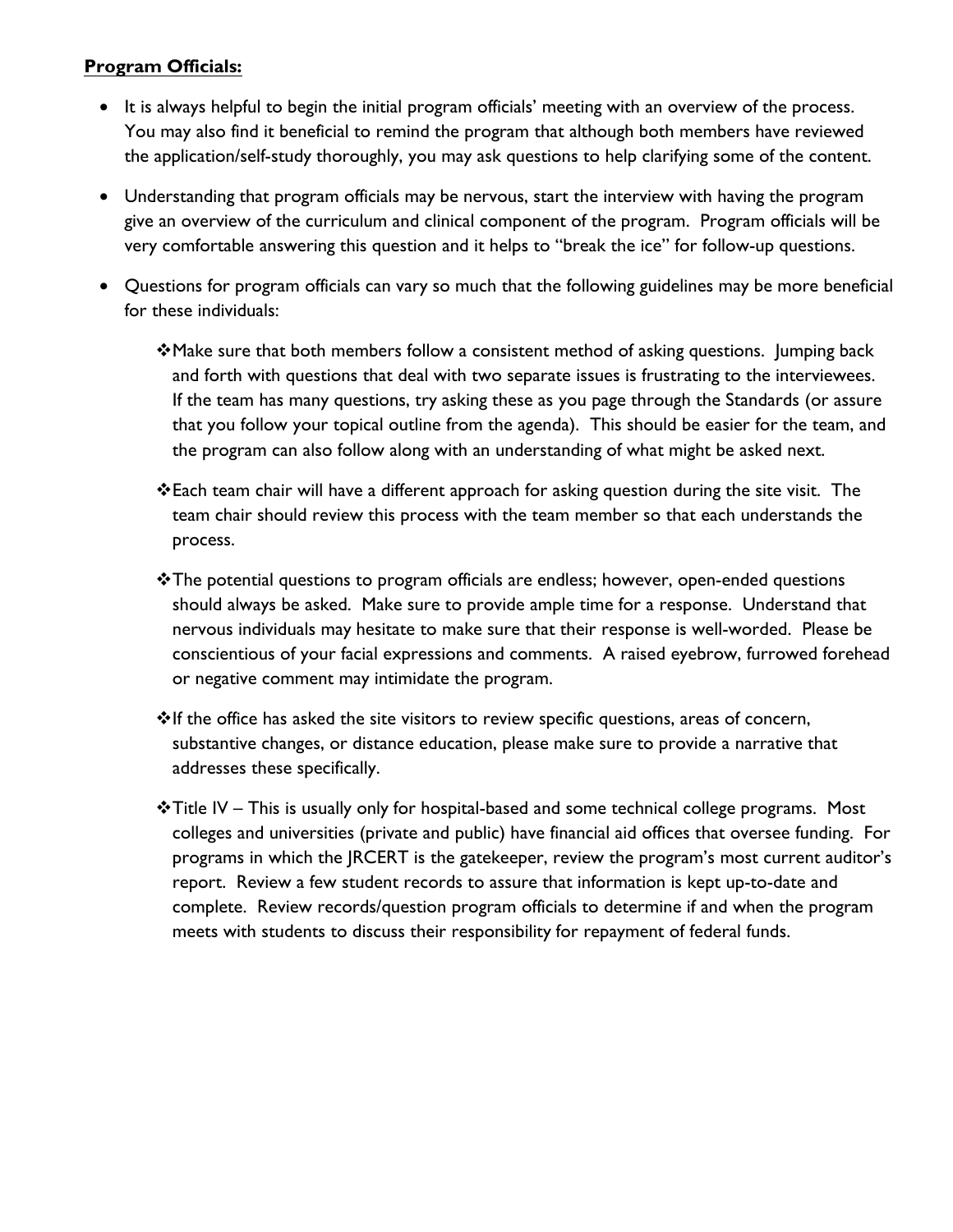# **Clinical Coordinator(s)**

- Take this opportunity to allow the clinical coordinator(s) to fully describe the clinical component of the program. Every program is unique. Make sure the explanation is consistent with the self-study.
	- Describe the clinical education process.
	- ❖ Competencies
		- o How are clinical personnel made aware of competencies that students are able to complete?
		- o What happens if students do not complete requirements?
		- o How are the competencies reviewed with the students?
		- $\circ$  Are there additional competencies required beyond the ARRT/MDCB requirements?
		- o Are specialty modality competencies required?
		- o Who completes competencies?
		- o What is the process for becoming a competency evaluator? *If technologists are completing competencies, this should be evaluated at the clinical sites. Make sure that the technologists understand the policies/procedures.*
		- o Are competencies graded by clinical personnel?
			- If so, where are the graded materials housed?
	- How are clinical grades calculated (requirements)?
	- Evaluations
	- Describe your typical work day.
	- How often do faculty make clinical visits?
	- \* What other methods are used to keep track of students' progress in the clinical arena?
	- How are clinical sites and/or clinical instructors/supervisors/preceptors evaluated? o How does the program provide this feedback to these individuals?
	- \* How are new, existing and updated policy and procedures made known to clinical personnel? o To students?
	- How often do faculty meet to discuss program-related information/issues/concerns/etc.?
		- o Assessment?
		- o Mission?
	- *If more than one clinical coordinator is identified* How often do the clinical coordinators meet/correspond to assure **overall** clinical effectiveness?

# **Program Faculty (Full- and part-time)**

- Begin the meeting by providing an overview of the accreditation process. Make sure to allow ample time for questions. Please be mindful that no one can recite every policy and procedure of their institution. However, how these policies and procedures are applied should be known. *(General questions are followed with more specific questions, if appropriate.)*
	- Does the organizational structure cause you any problems with doing your job?
	- $\cdot \cdot$  Have there been any grievances filed against the program since the last site visit?
		- o How are grievances resolved?
	- How are new, existing and updated policy and procedures made known to faculty?
		- o To students?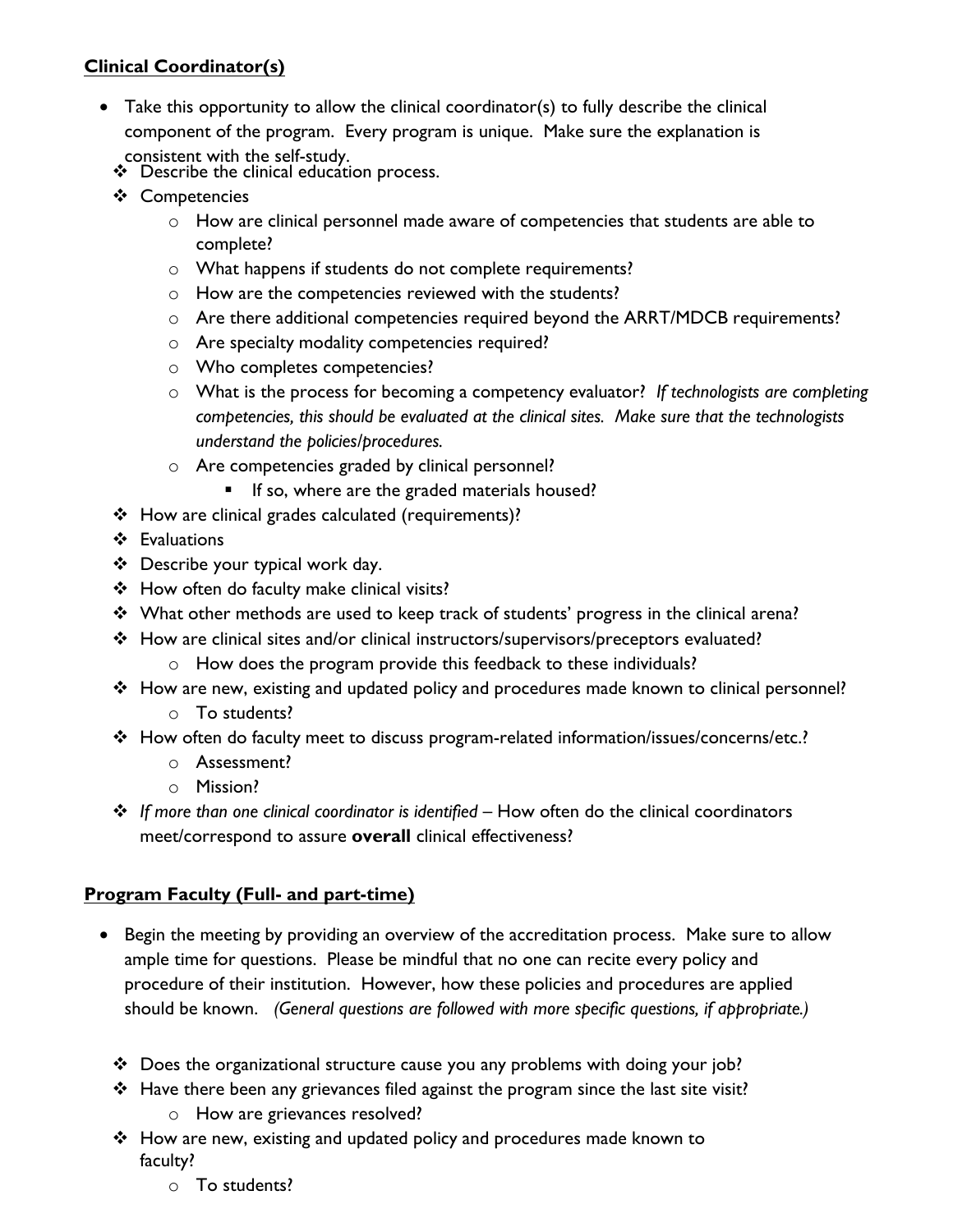- \* How often do faculty meet to discuss program-related information/issues/concerns/etc.?
- Describe the curriculum.
- Do you have input in the revision/evaluation of the curriculum?
- \* How do you ensure that the students enrolled in your distance education course are the same students who receive credit for the course, if applicable?
- Describe your daily workload?
- \* What type of continued professional development opportunities do you have?
- $\cdot$  What type(s) of early warning methods are in place for at risk students?
- \* Are you provided input on your performance as a clinical instructor/supervisor/preceptor?
	- o Can you describe the process?
	- o How often do you receive performance review?
- \* How often do faculty meet to discuss program-related information/issues/concerns/etc.?
	- o Assessment?
	- o Mission?

#### **Clinical Instructor/Supervisor/Preceptor Questions:**

- Begin the meeting by providing an overview of the accreditation process. Make sure to allow ample time for questions. Please be mindful that no one can recite every policy and procedure of their institution. However, how these policies and procedures are applied should be known. *(General questions are followed with more specific questions, if appropriate.)*
	- Describe the competency process?
		- o Who performs these competencies?
		- o How do you know when students are ready to complete certain competencies?
		- o What happens if a student does not complete their required competencies?
	- ❖ Rotational Schedules
		- o Do you have input into which students are assigned to your facility? Interview?
		- o Who schedules students for their clinical experience?
		- o How are the specific rotations determined?
		- o What type of experiences do students receive at your facility?
		- o Pediatrics? Trauma? Specialized areas? Tomotherapy? Gamma Knife? Proton Therapy? Breast MR? Evening? Weekends?
			- How are they scheduled to these areas?
	- Describe the student evaluation process?
	- Are you provided input on your performance as a clinical instructor/supervisor/preceptor?
		- o Can you describe the process?
		- o How often do you receive performance review?
	- \* Do you attend any program specific meetings throughout the year?
		- $\circ$  If so, do you feel that the program is receptive to your input?
		- o How does the program assure that policies and procedures or changes are made available to the clinical staff?
	- How often do program officials visit your site?
		- o What do the program officials do when they visit?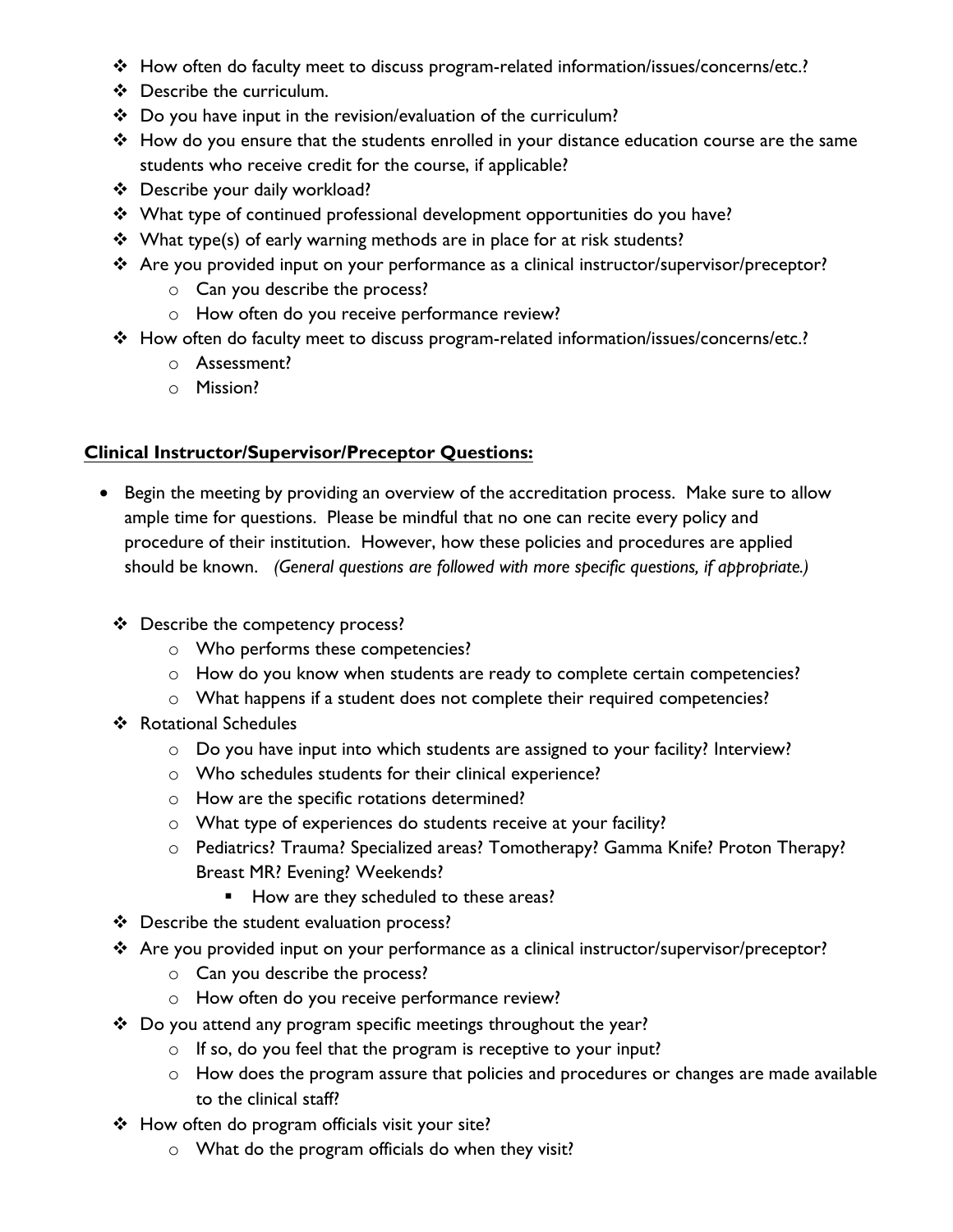- \* What percentage of time do you spend with educating the students during their clinical rotations?
- \* What type of orientation is provided to students during their first days at your institution?
- Are any program graduates working at your institution?
	- $\circ$  If so, describe the positive attributes of the person(s).
	- o Any areas of concern?
- \* Does your site accept students from other programs?
	- o Describe the shared rotational schedule.
	- o How do the technologists differentiate between/amongst the students (various levels, competency requirements, program requirements, etc.)?
	- o Are there times when you feel too many students are assigned to your site?
		- How many students are assigned?
		- How many staff technologists are assigned at that same time?
		- Have you contacted the program with your concerns?
		- If so, what actions have been taken?

# **Radiation Safety Officer**

- \* Are radiation monitors purchased by the program?
	- o If not, (provided by clinical sites) how are the readings forwarded to the program? *The site visitors would need to review the clinical sites to assure that confidential information is not posted. Please note that the only part(s) of the report that are confidential are social security numbers and dates of birth. All other information is public knowledge.*
		- *Any students that also work as "tech aides, student techs, etc." outside of program requirements must have a separate badge supplied by their employer.*
- Describe the procedure for reviewing radiation dosages.
- \* What is the policy/procedure for students that exceed the program's defined dose?
- How are students apprised of their readings?
- \* Are badges required for the on-campus laboratory?
	- o Why or why not?
- $\cdot \cdot$  Pregnancy policy Ask the individual to discuss the policy/procedure.
- Any identified concerns? If so, what has the program done to address?

# **Medical Advisor**

- ❖ Describe your role as the medical advisor.
- How do you provide input concerning student progress and changes in the field?
- \* Do you provide any classroom or clinical instruction for students? o If so, please describe.
- ❖ What are the strengths of the students?
- ◆ Weaknesses?
- Any identified concerns? If so, what has the program done to address?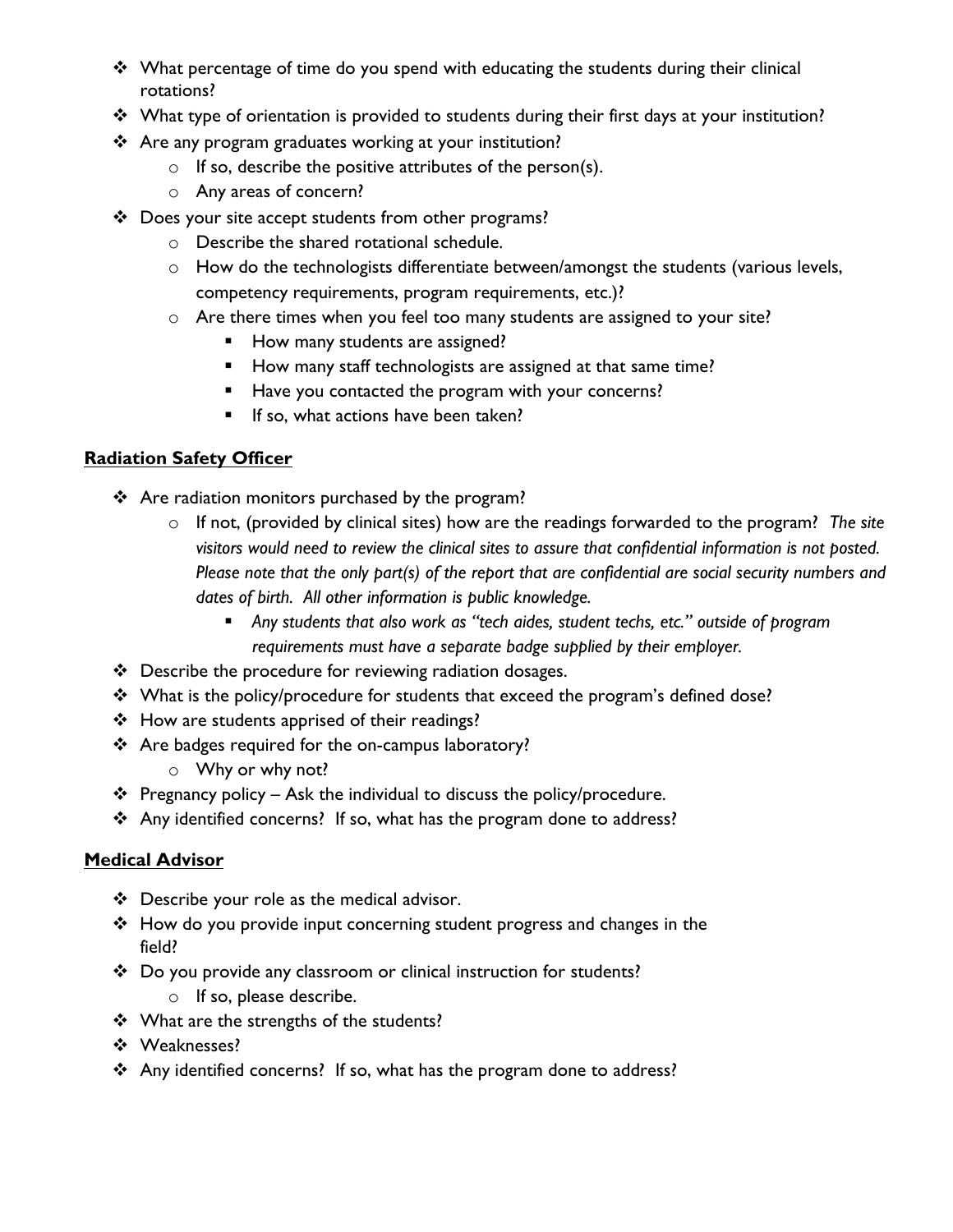# **Student Questions:**

- To assist students with their trust and rapport with the site visitors, begin the meeting with all students in a common area. Introduce yourselves and provide the students with an overview of the JRCERT and the process. Ensure the students that all conservations are kept in the strictest of confidence. Students should be interviewed 1:1 or in small groups. This process can be easier if each site visitor interviews individual students at the same time. For situations where there are many students, provide some additional time to interview any students not originally chosen. You do NOT need to interview every student. This will necessitate the need to assure (during agenda *construction*) that 1 large and 2 adjacent small rooms are available during students interviews. The list of questions are vast, so you will need to tailor these so specific issues that you have already identified. Additionally, if you hear issues several times, indicate this in your notes and continue with other questions to assure that you have addressed any and all aspects of the program.
	- $\div$  Describe why you chose to attend this program.
	- Admissions Process (probably best for  $I^{st}$  year students)
		- o Describe the admissions process.
		- o Do you feel that the process was fair?
		- o Was the published information provided at the admissions process consistent with the program's offerings and/or procedures?
	- ❖ Policies and Procedures
		- o When and how did you receive information concerning program policies and procedures?
		- o If you had an issue where you felt unjust, would you know how to resolve the issue?
		- o How often are policies and procedures reiterated?
		- o If a change is made in a policy or procedure, how are students apprised?
		- o Describe the consequences of failing to comply with a policy or procedure.
		- o If you have an issue with a policy or procedure, what are the process/steps that you would take?
		- o Are you aware of the JRCERT? Is so, how was this done?
	- ❖ Faculty
		- o Describe the faculty and their role.
		- $\circ$  Do faculty meet with students that are struggling with coursework or clinical assignments?
		- o How do you feel the instruction and laboratory assignments (if applicable) prepared you for the clinical arena?
		- o Do you have the opportunity to evaluate your on-campus and clinical instructors? Describe the process.
	- Resources (*If distance education program need to make certain that all students have access to same resources)*
		- o What resources are available to you as a student?
		- o How often do you use these resources?
		- o Does the program give assignments that necessitate the need to use the library?
		- o Do you feel that the program has adequate resources to help students comprehend difficult concepts?
		- o What type of resources is available for students that are struggling with coursework?
		- o Do you have the opportunity to evaluate the available resources?
	- \* Do you have a class representative that provides input into the program?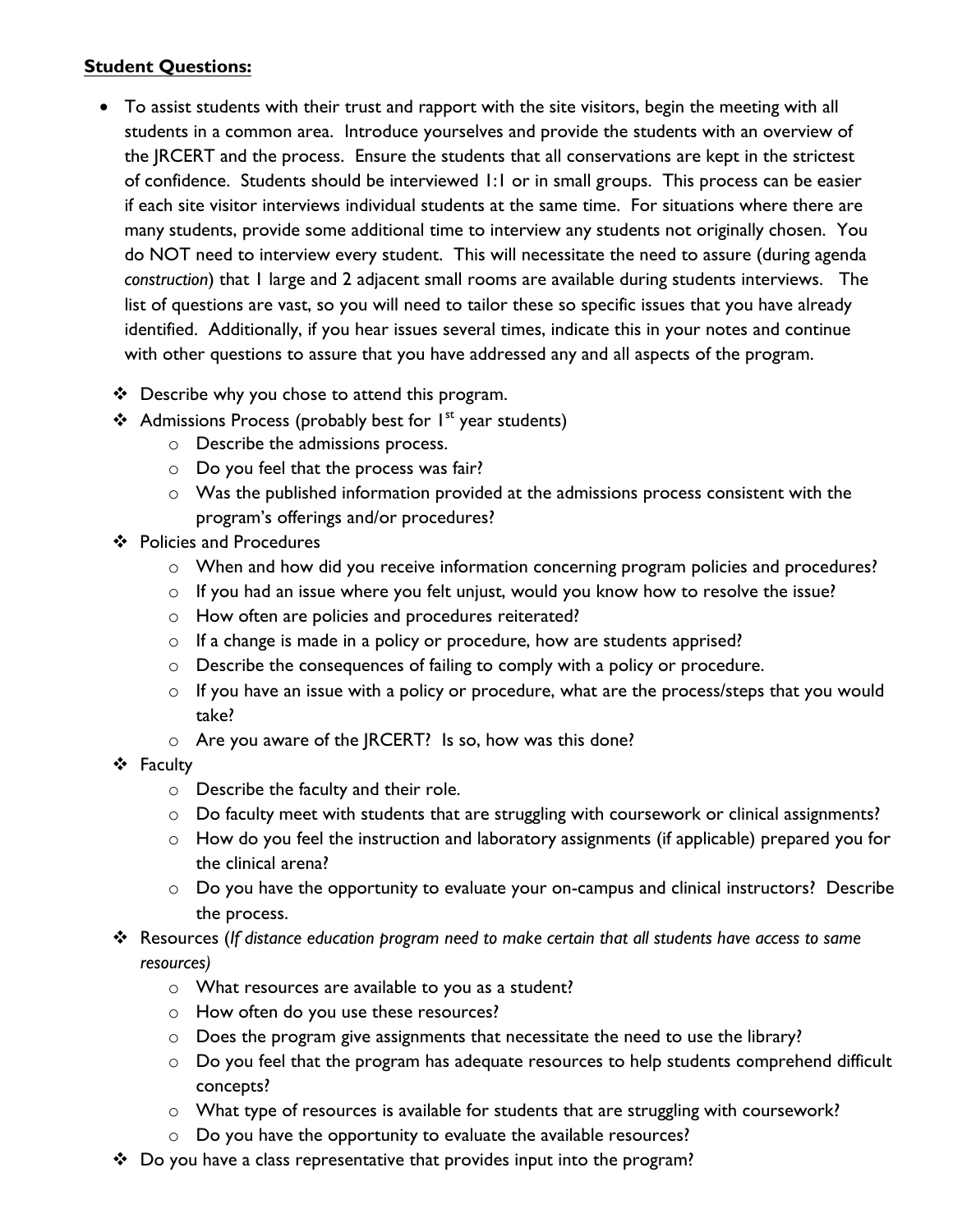- $\circ$  If so, how is the input provided?
- o Can you give examples of changes that have been made as an example of this feedback?
- ❖ Clinical Component of the Program
	- o Describe the process for assigning students to the clinical arena.
		- **Program Rotates Students to More Than One Site** 
			- Do you feel that you are at a site long enough? too long?
				- o Describe the advantages/disadvantages.
			- Do you feel that sites provide a variety and volume of procedures to allow you to complete required competencies?
			- What are the days and hours of clinical rotations?
			- Do you ever complete more than 40 hours per week?
			- Are you assigned to evenings and/or weekends?
				- o When do these rotations occur?
				- o How often?
				- $\circ$  Are there adequate technologist(s)/therapist(s)/dosimetrist(s) to oversee the students during these shifts?
				- o Are the number of procedures adequate at these time periods?
				- o Are you able to complete competencies during these hours?
			- Do you rotate through the specialty areas (CT, MR, Mammography, Angiography, Bone Densitometry, Radiation Therapy, Nuclear Medicine, Tomotherapy, Gamma Knife, Proton Therapy)?
				- o When do these rotations occur?
				- o When did they begin?
				- o How often?
				- o Did you have an understanding of the modality prior to being assigned?
				- o Are there required competencies during these rotations?
				- o What are you allowed to do during these rotations?
				- o Do you feel these rotations are beneficial?
					- Why or why not?
	- o Do you feel adequately supervised in the clinical arena?
		- Describe the direct and indirect supervision policy.
			- **Do you feel that technologists (therapists, dosimetrists) are always available to assist** you with direct supervision and indirect supervision.
			- **•** Describe the repeat policy.
				- Are technologists always available to assist with repeat exposures?
			- **•** What is the supervision policy applicable for mobile, surgical and emergency examinations?
	- o What is the responsibility of the clinical instructor/supervision/preceptor?
		- How often do you see/work with your clinical instructor/ supervision/preceptor?
		- **Do you feel that the clinical instructor is readily available if needed?**
	- o How often do program faculty visit the clinical education setting?
		- Is this too often? not enough? just right?
		- **What do the faculty do when they visit the clinical sites?**